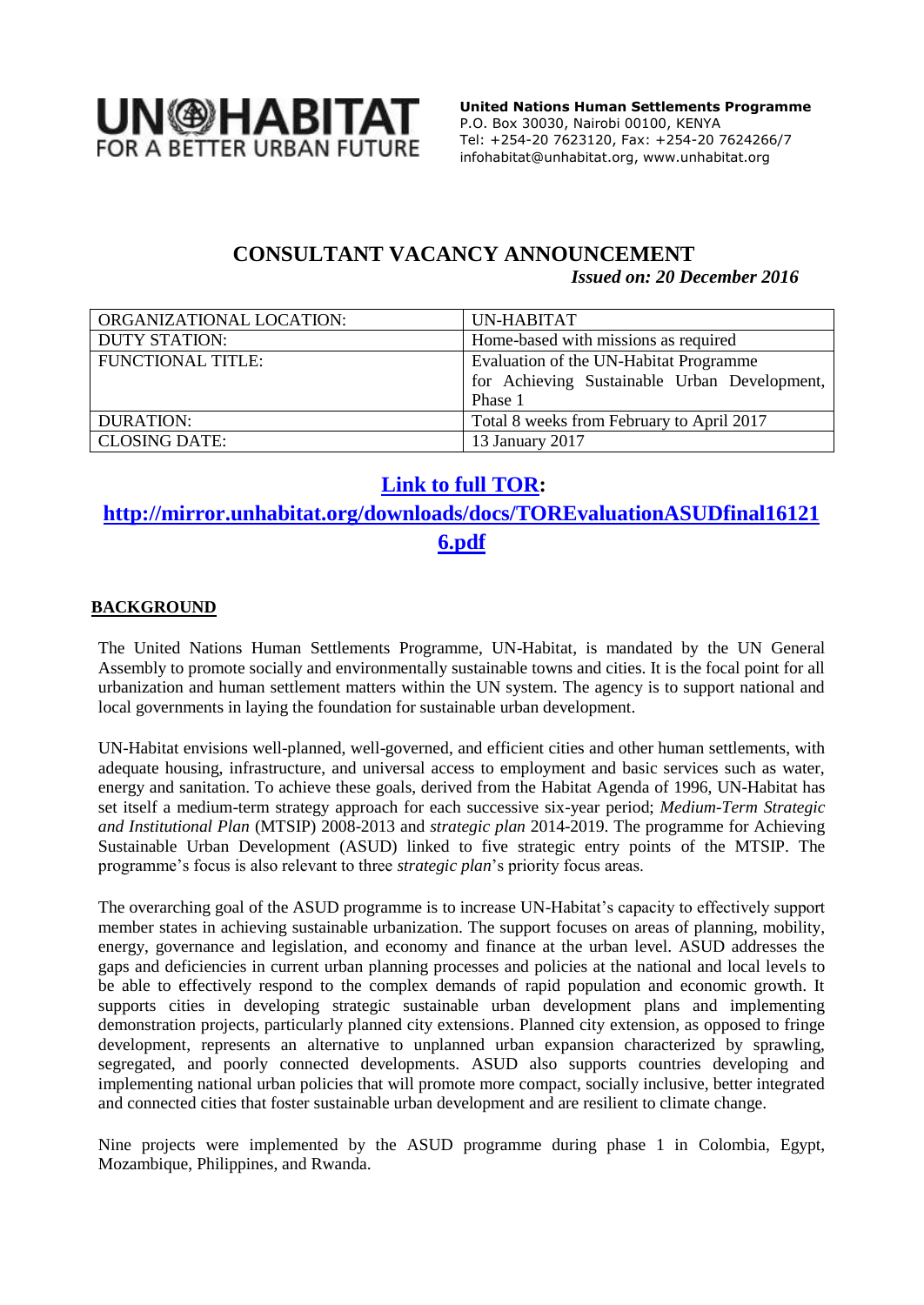The duration of the programme's phase 1 was planned initially for a period of 48 months starting June 2011 for an amount of USD8.9 million by the donor, Spanish Ministry of Foreign Affairs, which has been supplemented with additional tranches and/or contributions to total of USD10.8million.

#### **Justification / mandate of the evaluation**

The 2015 evaluation of UN-Habitat by the Office of Internal Oversight Services (OIOS) recommended carrying out an evaluation of ASUD as part of improving evaluation coverage of its global initiatives and country programmes. This evaluation complies with UN-Habitat's efforts to perform systematic and timely evaluations of its various programmes and to ensure that UN-Habitat evaluations provide full representation of its mandate and activities, including evaluation of global initiatives supporting the New Urban Agenda adopted at the Habitat III conference held in Quito, Ecuador in October 2016 and the implementation of the 'three legged approach' of urban legislation, planning and economy and part of the guiding principles of ASUD.

#### **Purpose and objectives of the evaluation**

UN-Habitat is undertaking this forward-looking evaluation of the ASUD projects in order to assess to what extent the overall support and technical assistance of UN-Habitat has been relevant, efficient and effective, and assess impact outlook and sustainability, and to inform the next phase of the ASUD programme.

The period of the evaluation will cover the start of the ASUD programme in July 2011 up to July 2016 and at time when the projects of phase 1 have completed.

#### **Scope of the evaluation and methods**

The evaluation will be conducted over a period of three months, from February to April 2017.

The evaluation shall be independent and carried out in line with the evaluation norms and standards of the United Nations system. A variety of methodologies will be applied to collect information during the evaluation. These include review of documents relevant to the ASUD projects, key informant interviews and consultations, including focus group discussions, and fields visits.

#### **RESPONSIBILITIES**

The evaluation will be conducted by an evaluation team of two International Consultants with one consultant as lead consultant and the second as supporting consultant. The lead consultant has overall responsibility for producing the deliverables according to the quality standards of UN-Habitat for evaluation reports.

Among the deliverables expected, there will be:

- a) Inception Report with Evaluation Work plan;
- b) Evaluation Reports Drafts;
- c) Final Evaluation Report not exceeding 40 pages not including executive summary and annexes.

Compliance with United Nations Evaluation Group standards and UN-Habitat evaluation report format is expected. Examples of evaluation reports are available from the website of the UN-Habitat Evaluation Unit: [\(http://www.unhabitat.org/evaluation\)](http://www.unhabitat.org/evaluations).

Details of the evaluation are provided in the *[full Terms of Reference](http://mirror.unhabitat.org/downloads/docs/TOREvaluationASUDfinal161216.pdf)*.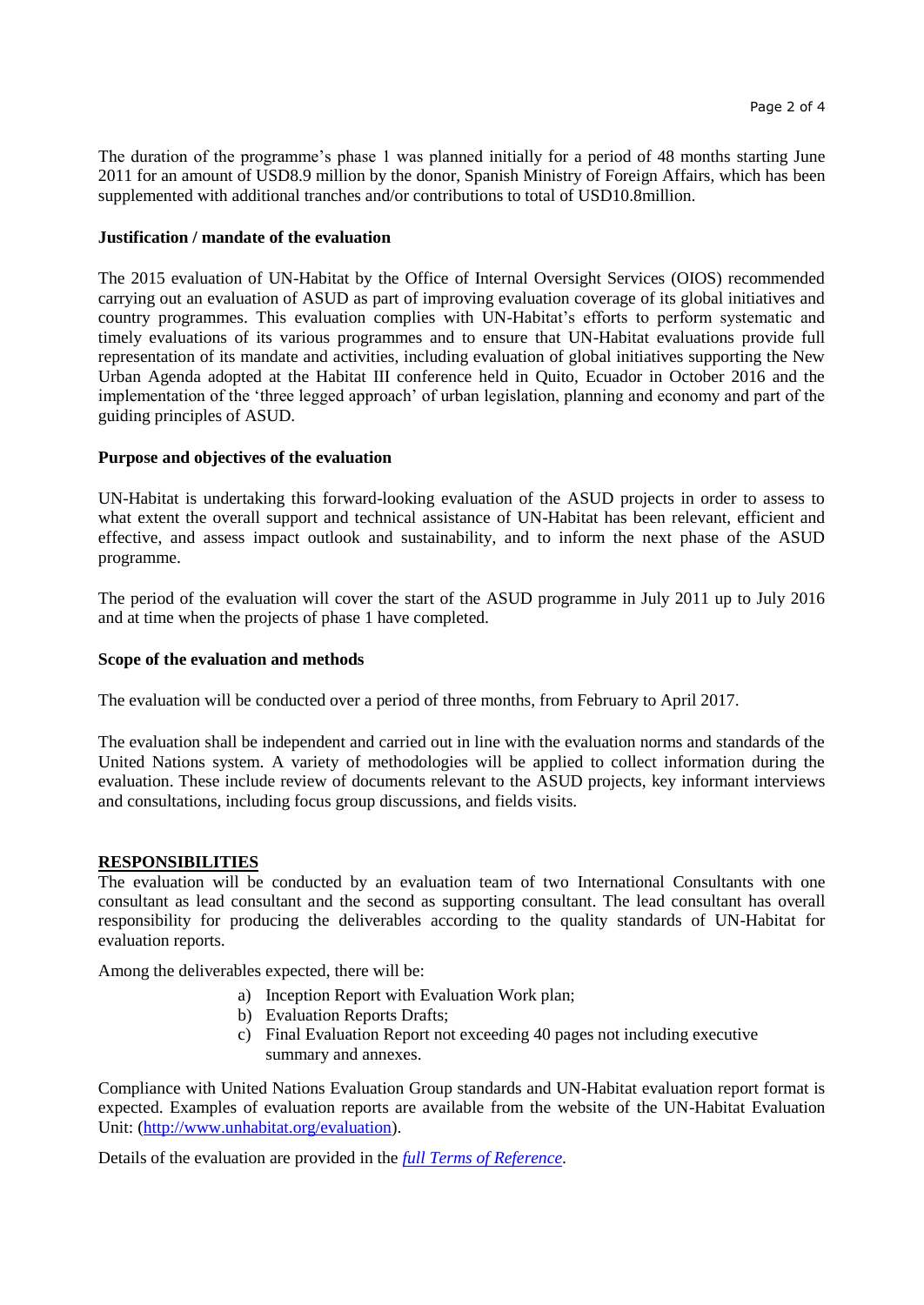#### **EDUCATION**

Advanced academic degree in political sciences, social economy, governance, local public administration, or similar relevant fields.

### **WORK EXPERIENCE**

Ten to 15 years of relevant programme management experience in results-based management working in working with projects/ programmes in the field of urban legislation and governance, planning and design, and finance and economy. Extensive evaluation experience. The consultant should have ability to present credible findings derived from evidence and putting conclusions and recommendations supported by the findings. The consultant should have specific knowledge and understanding of UN-Habitat and its mandate. Recent and relevant experience in working in developing countries is a requirement. It is envisaged that the consultants would have a useful mix of experience and familiarity with public administration in various parts of the world.

#### **LANGUAGE SKILLS**

Fluency as well as excellent writing skills in English is required. Knowledge of Spanish and Portuguese are desirable.

#### **REMUNERATION**

Payments will be based on deliverables over the consultancy period. There are set remuneration rates for consultancies. The rate is determined by functions performed and experience of the consultant. The fees will be paid upon satisfactory delivery of outputs as per agreement. Where applicable, travel costs of the consultant (airplane ticket economy class), transfers, and daily allowance as per the UN rate is payable in addition to the daily fee.

Applications should include:

- Cover memo (maximum 1 page)
- Summary CV (maximum 2 pages), indicating the following information:
- 1. Educational Background (incl. dates)
- 2. Professional Experience (assignments, tasks, achievements, duration by years / months)
- 3. Other Relevant Experience and Expertise (e.g. Internships/ voluntary work, etc.)
- 4. Expectations regarding remuneration (daily subsistence rate for period of up to 20 days)
- 5. List of referees

• Optional: Applicants are encouraged to include a document (i.e., evaluation report) that describes or demonstrates her/ his ability to perform the tasks given above.

Please also be advised that since April 15th 2010, applicants for consultancies must be part of the UN-HABITAT e-Roster in order for their application to be considered. You can reach the e-Roster through the following link: http://e-roster.unhabitat.org All applications should be submitted to:

Ms. Lucy Waikwa-Omondi UN-HABITAT P.O.Box 30030, 00100 Nairobi, Kenya Email: [Lucy.Waikwa-Omondi@unhabitat.org](mailto:Lucy.Waikwa-Omondi@unhabitat.org)

Deadline for applications: **13 January 2017**